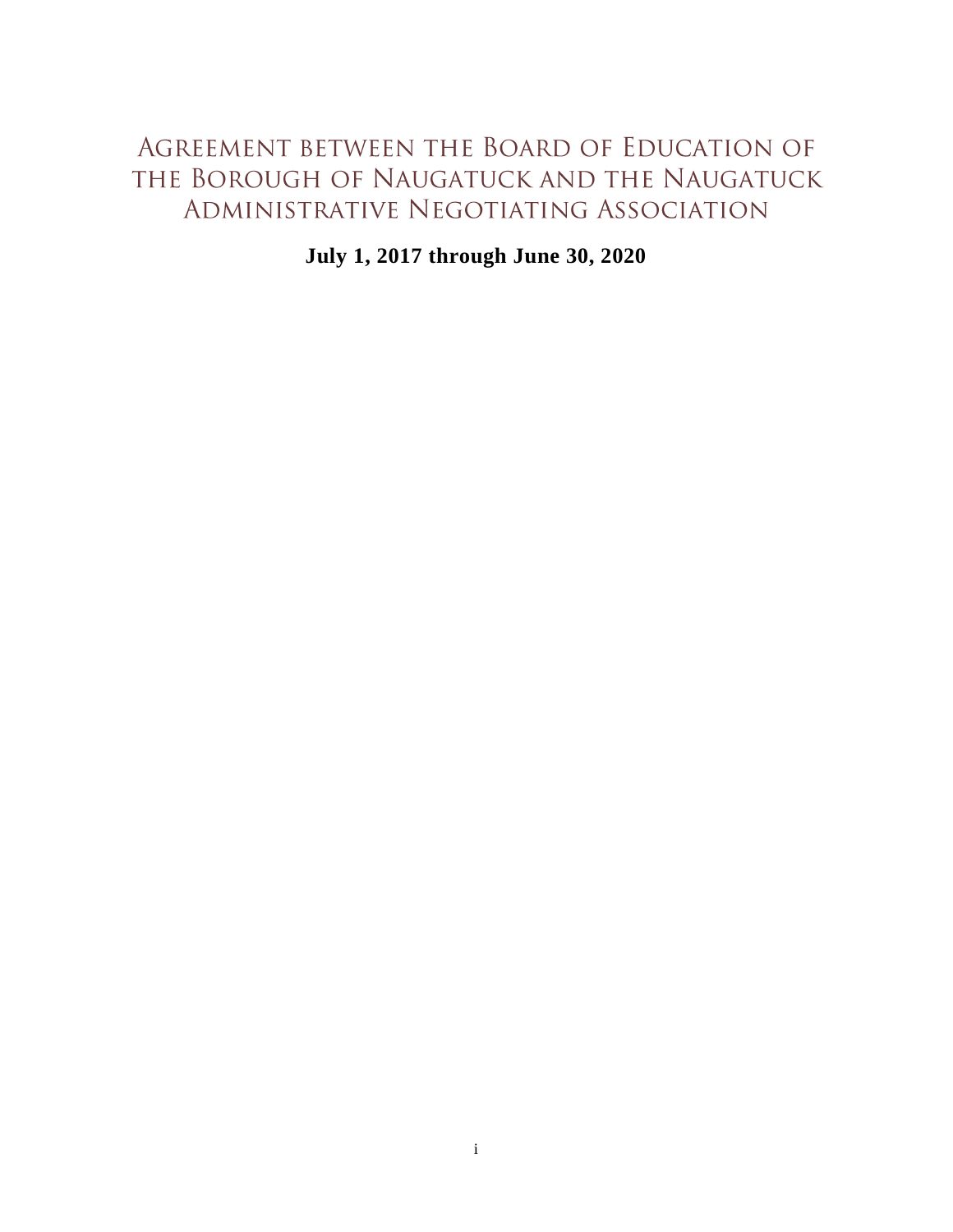# Table of Contents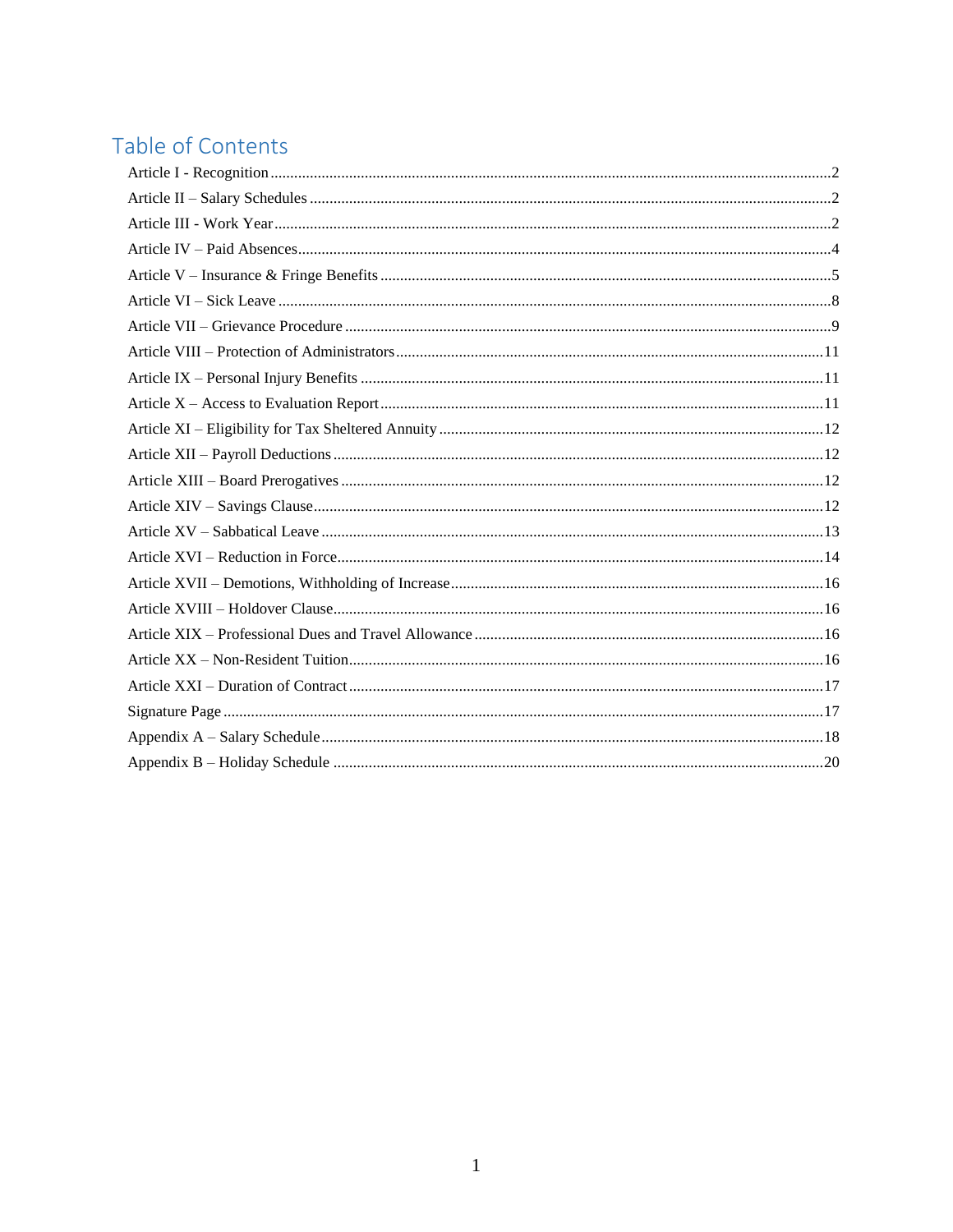This Agreement is made and entered into by between the Naugatuck Board of Education and the Naugatuck Administrative Negotiating Association.

## **Article I - Recognition**

#### <span id="page-2-0"></span>**Section 1.1**

The Naugatuck Board of Education (hereinafter the "Board") recognizes the Naugatuck Administrative Negotiating Association (hereinafter the "Association") as the exclusive negotiating representative of the entire administrators unit consisting of professional employees of the Board other than substitutes who are employed in positions requiring an intermediate administrator or supervisory certificate or the equivalent thereof and who are not excluded by Section 10-153b of the General Statutes of Connecticut, (hereinafter "Administrators") pursuant to and with all the rights and privileges as provided by law.

### **Article II – Salary Schedules**

#### <span id="page-2-1"></span>**Section 2.1**

The salary schedules for the period from July 1, 2017 through June 30, 2020 are set forth in Appendix A attached hereto and made a part of this Agreement.

#### **Section 2.2**

Salaries of Administrators who as employees of the Naugatuck Public Schools attained the listed years of service in the Naugatuck School System prior to the opening of school in September will be increased as follows, provided they have served three (3) years as an Administrator in Naugatuck.

| a) 20 years - \$250.00     |
|----------------------------|
| b) 25 years - \$900.00     |
| c) 30 years $-$ \$1,000.00 |
| d) 35 years - \$1,200.00   |

#### **Section 2.3**

The salary of an Administrator who has attained (earned through study) a doctorate degree (Ph.D. or ED.D. only) from a recognized accredited institution of higher learning shall be increased by three thousand dollars  $(\$3,000.00)$ . This increase shall take effect as of July 1<sup>st</sup>, following the date on which such doctorate was awarded.

## **Article III - Work Year**

#### <span id="page-2-2"></span>**Section 3.1**

The work year for all twelve (12) month Administrators shall be July 1<sup>st</sup> through June  $30<sup>th</sup>$  with paid vacation time as set forth below and paid holidays in accordance with the schedule of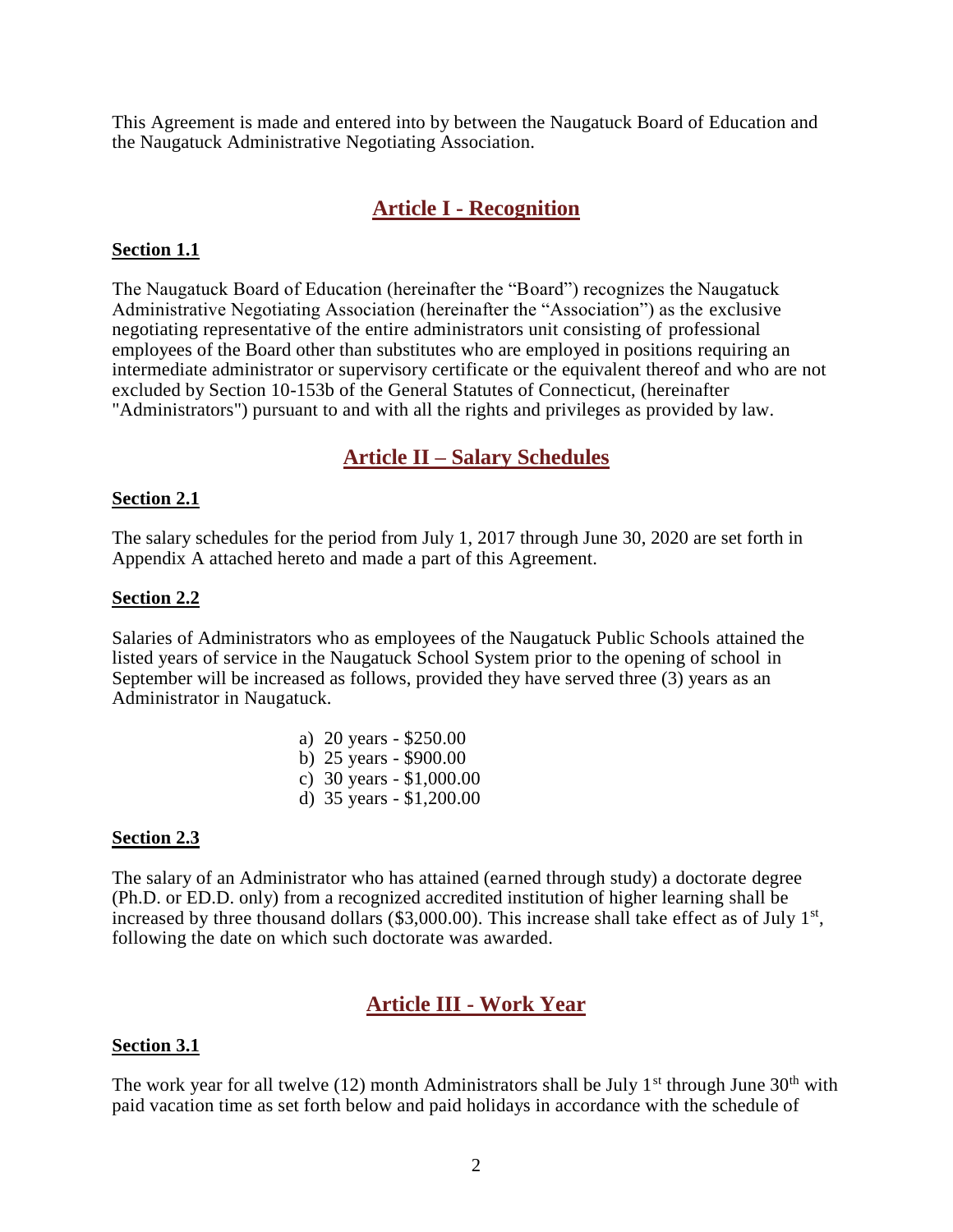applicable holidays set forth in Appendix B; such applicable paid holidays shall be paid as part of the Administrators' bi-weekly remuneration.

**Vacation Days:** In addition to recognized, paid holidays, all twelve (12) month Administrators hired by the Board as an Administrator on or before July 1, 1990, will be entitled to five (5) weeks of vacation time.

Any Administrator hired by the Board as an Administrator after July 1, 1990 will be entitled to four (4) weeks' vacation time. Such an Administrator will be entitled to five (5) weeks' vacation time upon completion of his/her third year of service as an Administrator in the Naugatuck Public Schools.

In addition to the five (5) weeks of vacation time set forth above, all Administrators will receive the regularly scheduled school Christmas vacation break as paid time off.

Up to ten (10) unused vacation days, from a contract year may be carried over to the next contract year and may not be accumulated thereafter. Notwithstanding the foregoing, Administrators with vacation accumulation in excess of ten (10) days on June 30, 2008 ("such current administrators") shall be entitled to carry over those excess days from contract year to contract year provided such days are not used and, if not used, will be paid to the Administrator (or his/her estate) at the time of his/her retirement (or death).

If the vacation accumulation of an administrator on June 30, 2008 is reduced in subsequent years because of usage to an amount that is still above ten (10) days, then that lesser accumulation shall become the new cap of available unused accumulated vacation days which may be carried forward until retirement or death, or until such cap is further reduced by additional usage.

In no event may any cap of unused accumulated vacation days, once established, be increased or returned to the June 30, 2008 cap. If a current administrator's cap of unused accumulated vacation days subsequently drops to ten (10) or less days, then such current administrator shall be able to carryover only up to ten (10) unused vacation days and then, only to the next contract year as is applicable for those Administrators hired after June 30, 2008.

Upon approval of the Superintendent, vacation may be taken at any time that school is not in session except generally two (2) weeks after the student school year and two (2) weeks prior to the beginning of the student school year. At all schools where there are two (2) or more Administrators, every effort will be made by the administration to ensure that the summer administrative vacation schedule exists whereby the school has at least one (1) Administrator present and available on each business day, except legal holidays.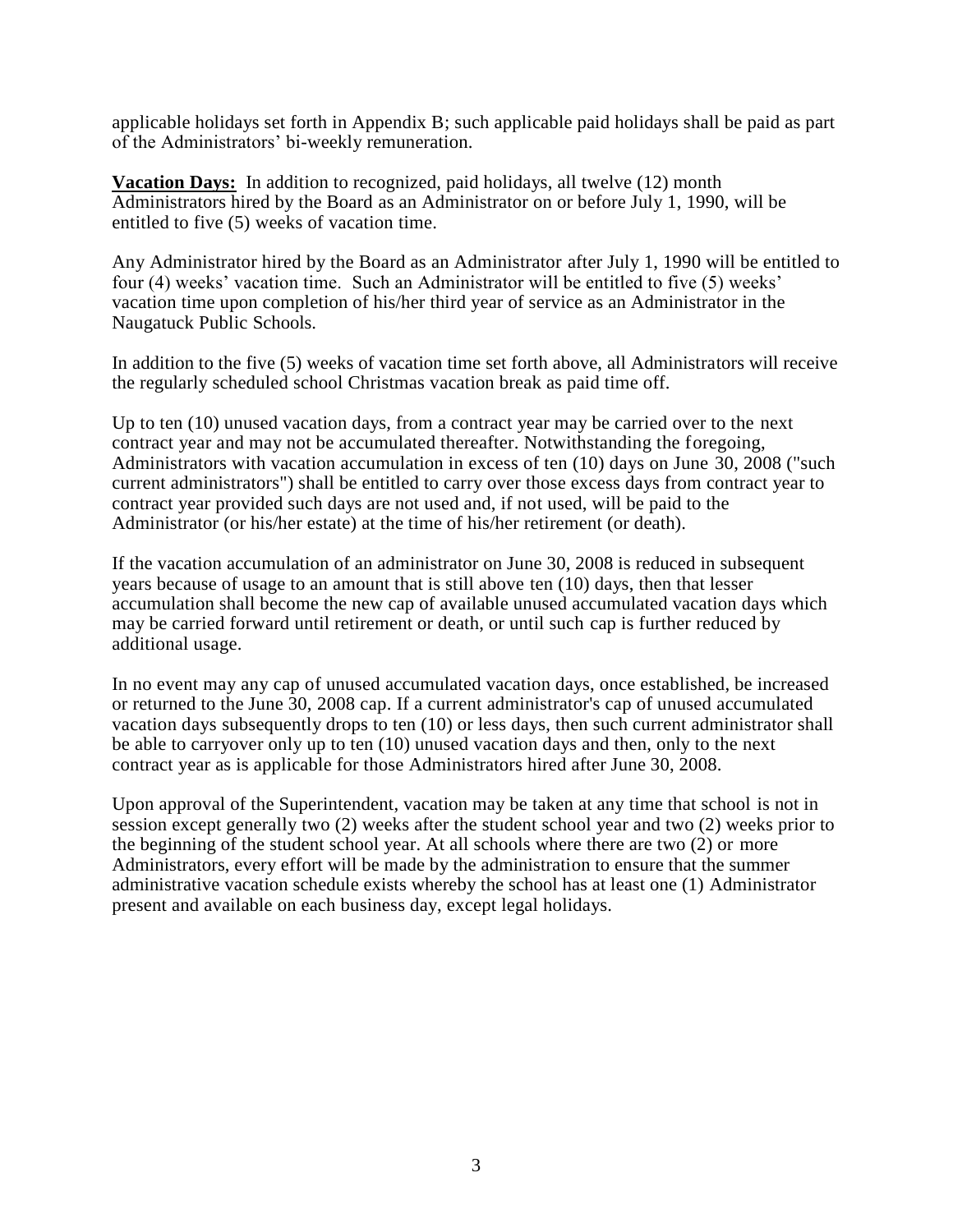Vacation days shall not be taken when school is in session, unless specific written approval has been provided by the Superintendent.

Administrators shall receive their annual allocation of vacation days on July  $1<sup>st</sup>$ ; however, in the event that an Administrator leaves the employ of the Board as an Administrator prior to the end of the new contract year, their accumulated unused vacation days for that contract year shall be prorated on a monthly basis for each full month worked in such contract year.

Upon retirement or severance of employment, unused vacation days shall be reimbursed at a rate of one hundred seventy-five dollars (\$175.00) per unused vacation day.

### **Section 3.2**

The work year for ten (10) month Administrators shall be two hundred (200) days.

With respect to the work year for ten (10) month Administrators, the building principal or applicable department head shall determine the work year that the Administrator will work, provided that the Administrator shall work: (1) the teachers' work year; (2) all professional development days; and (3) the ten (10) school days immediately preceding the commencement of the school year as part of the two hundred (200) days.

Ten (10) month Administrators shall be paid for holidays in accordance with the schedule of applicable holidays set forth in Appendix B; such applicable paid holidays shall be paid as part of the Administrators' bi-weekly remuneration.

## **Article IV – Paid Absences**

## <span id="page-4-0"></span>**Section 4.1**

Administrators may be absent without the loss of pay for the following reasons:

a) Funeral leave for a death in the Administrator's immediate family of up to three (3) work days in each contract year per occurrence.

Immediate family shall be defined as the Administrator's spouse, father, mother, fatherin-law, mother-in-law, grandparents, brother, sister, child, grandchild, step parents and step children.

b) Personal Leave may be granted at the discretion of the Superintendent or personal matters which are necessary and unavoidable and which cannot be scheduled outside of the school day.

Requests for personal leave shall be submitted in writing to the Superintendent of Schools or his/her designee at least forty-eight (48) hours in advance, except in the case of emergencies.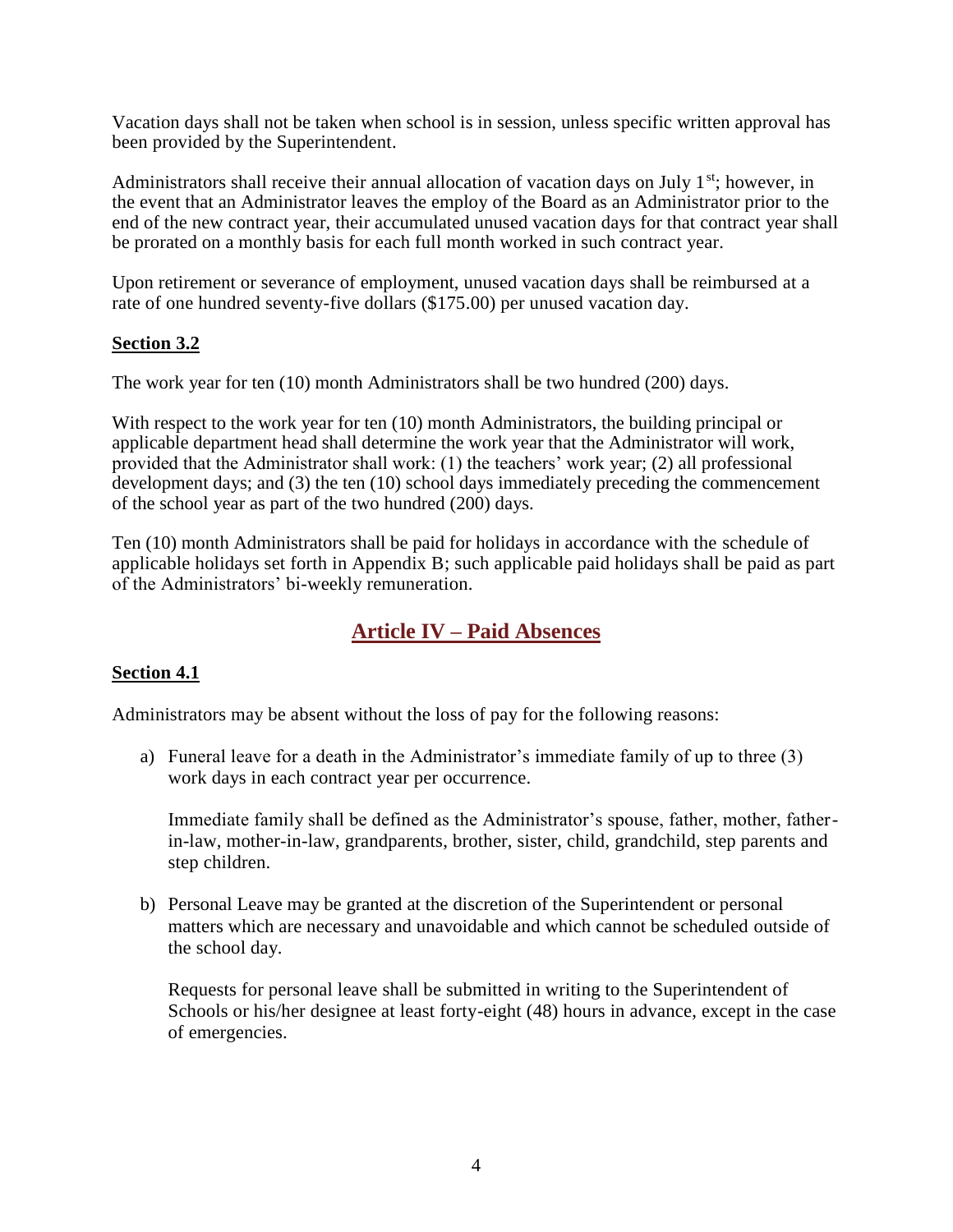## **Article V – Insurance & Fringe Benefits**

#### <span id="page-5-0"></span>**Section 5.1**

The Board will pay for and provide insurance benefits as set forth in Section 5.2 below. Each administrator shall pay twenty-two percent (22%) of the premium cost for said insurance by automatic payroll deduction in the first year of this contract; twenty-two percent (22%) in the second year and twenty-two percent (22%) in the third year. The Board shall pay the remaining amount. The Board has implemented an I.R.C. Section 125 Plan designed to permit exclusion from taxable income of the employee's share of health insurance premiums.

#### **Section 5.2**

The Board provides the following insurance benefits through a self-insured and/or fully insured program. Any specific insurance plans or plan administrators referred to in the listing below are intended to describe the type of insurance rather than a contractual relationship with any specific carrier. Accordingly, the Board is free to obtain the same type of insurance with other carriers or administrators or by other means subject to prior consultation with the Association.

### **B. Effective January 1, 2018 a High Deductible Health Plan**

#### **High Deductible Health Plan**

The HDHP shall have a \$2,000.00 single and \$4,000.00 family deductible for in network services. Prescription drugs are covered as part of the program and are subject to the deductible. Once the deductible is met there shall be no coinsurance in network for covered services, except for prescriptions. Upon satisfaction of the HDHP deductible, prescriptions subject to a managed three tier drug rider with co-pays of \$5 Generic/ \$25 Brand Name/ \$40 Non Formulary Brand Name co-pay (unlimited maximum) (2x retail co-payment for 90-day supply).

- does not cover gastric bypass surgery
- High cost diagnostic lab and x-rays \$75 (maximum of \$375.00)
- Infertility benefits are subject to the state mandate limits

Out of network medical services will be subject to a 70% plan/30% member coinsurance to a maximum of \$2,000.00 for the individual and \$4,000.00 for the family. The combined in-andout-of-network out-of-pocket maximum for these services is \$4,000.00 for the individual and \$8,000.00 for the family.

The co-pays for drugs shall not apply to prescriptions under either, the Women's Health and Wellness Act or for diabetes Out of country will be at charges based upon the carrier's policy for urgent and emergency care.

For the period from January 1, 2018 through December 31, 2018, the employee shall contribute sixty percent (60%) and the Board shall contribute forty percent (40%) of the applicable deductible amount into the employee's established Health Savings Account ("HSA").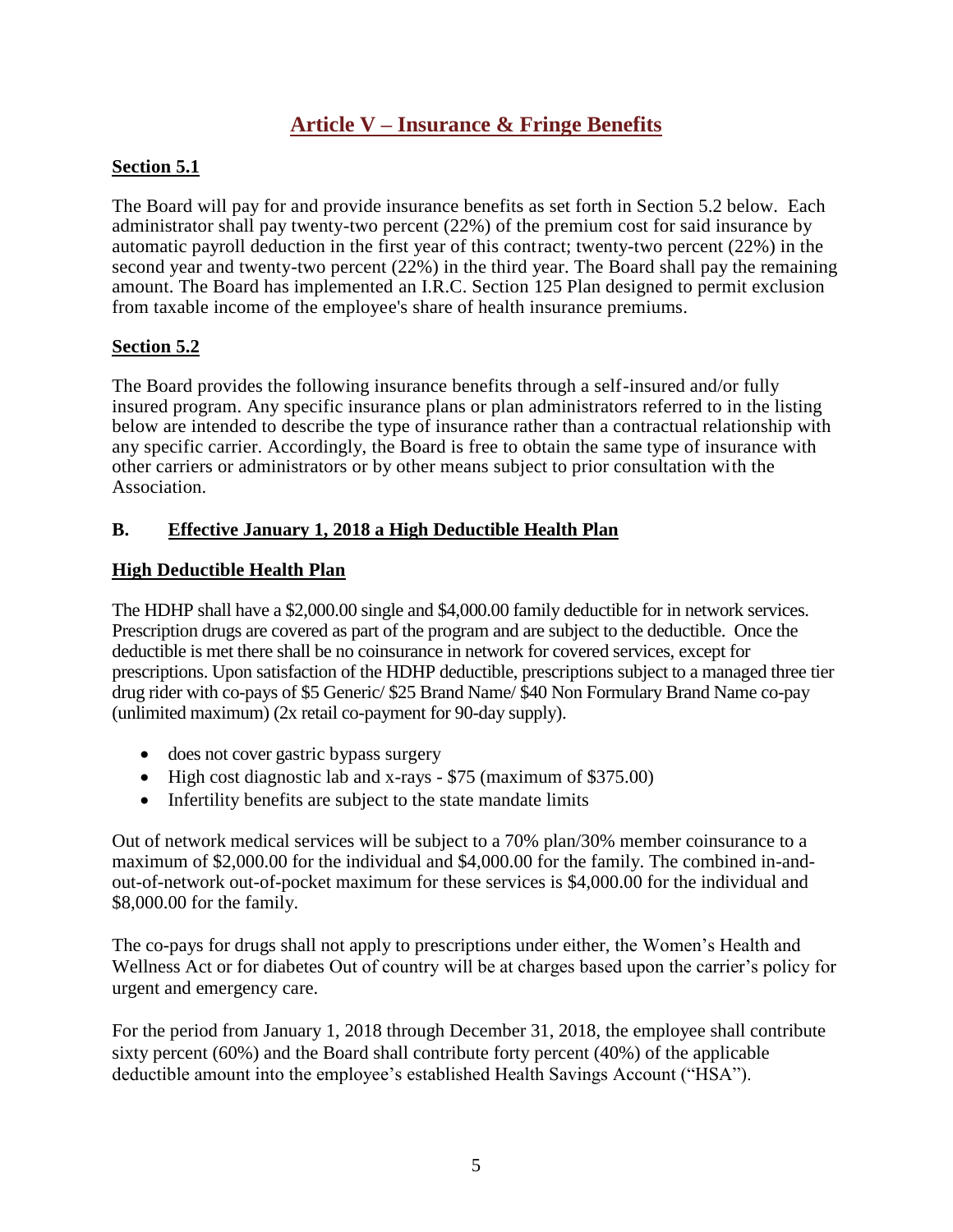For the period from January 1, 2018 through December 31, 2018, the Board's portion of the contribution toward the deductible will be deposited into the HSA account on or about January 2, 2018.

For the period from January 1, 2019 through December 31, 2019, the employee shall contribute sixty percent (60%) and the Board shall contribute forty percent (40%) of the applicable deductible amount into the employee's established HSA.

For the period from January 1, 2019 through December 31, 2019, the Board's portion of the contribution toward the deductible will be deposited into the HSA account on or about January 2, 2019.

For the period from January 1, 2020 through December 31, 2020, the employee shall contribute sixty percent (60%) and the Board shall contribute forty percent (40%) of the applicable deductible amount into the employee's established HSA.

A health reimbursement account ("HRA") will be offered to any administrator eligible for health insurance who is not eligible for a HSA. The Board's annual contribution toward the HRA shall be equal to the annual contribution toward the HSA (based upon the administrator's level of insurance (single, single  $+1$  or family)).

A new employee shall be eligible for coverage under the health and dental insurance plans offered by the Board effective on the first day of the month subsequent to the date that he/she commences work for the Board.

Additionally, an employee shall receive a prorated contribution toward his/her HSA (if applicable), if the employee: (a) is hired by the Board after the commencement of the applicable plan year; or (b) he/she elects health insurance after the commencement of the plan year due to a change in status.

The prorated amount of the contribution shall be based on the first day that the employee is covered under the plan through June  $30<sup>th</sup>$  of the applicable contract year. An employee who resigns, retires or no longer receives health insurance benefits from the Board shall not be eligible any Board contribution toward the HSA upon the occurrence of such event. Under such circumstances, an employee shall be required to reimburse the Board a prorated amount of the money contributed by the Board toward the employee's deductible for such contract year (if applicable).

The parties acknowledge that the Board's contribution toward the funding of the HDHP is not an element of the underlying insurance plan, but rather relates to the manner in which the deductible shall be funded for actively employed Administrators. The Board shall have no obligation to fund any portion of the HDHP deductible for retirees or other individuals upon their separation from employment.

• **Dental rider** - employee and spouse coverage. (Bargaining unit members may opt out of dental coverage.)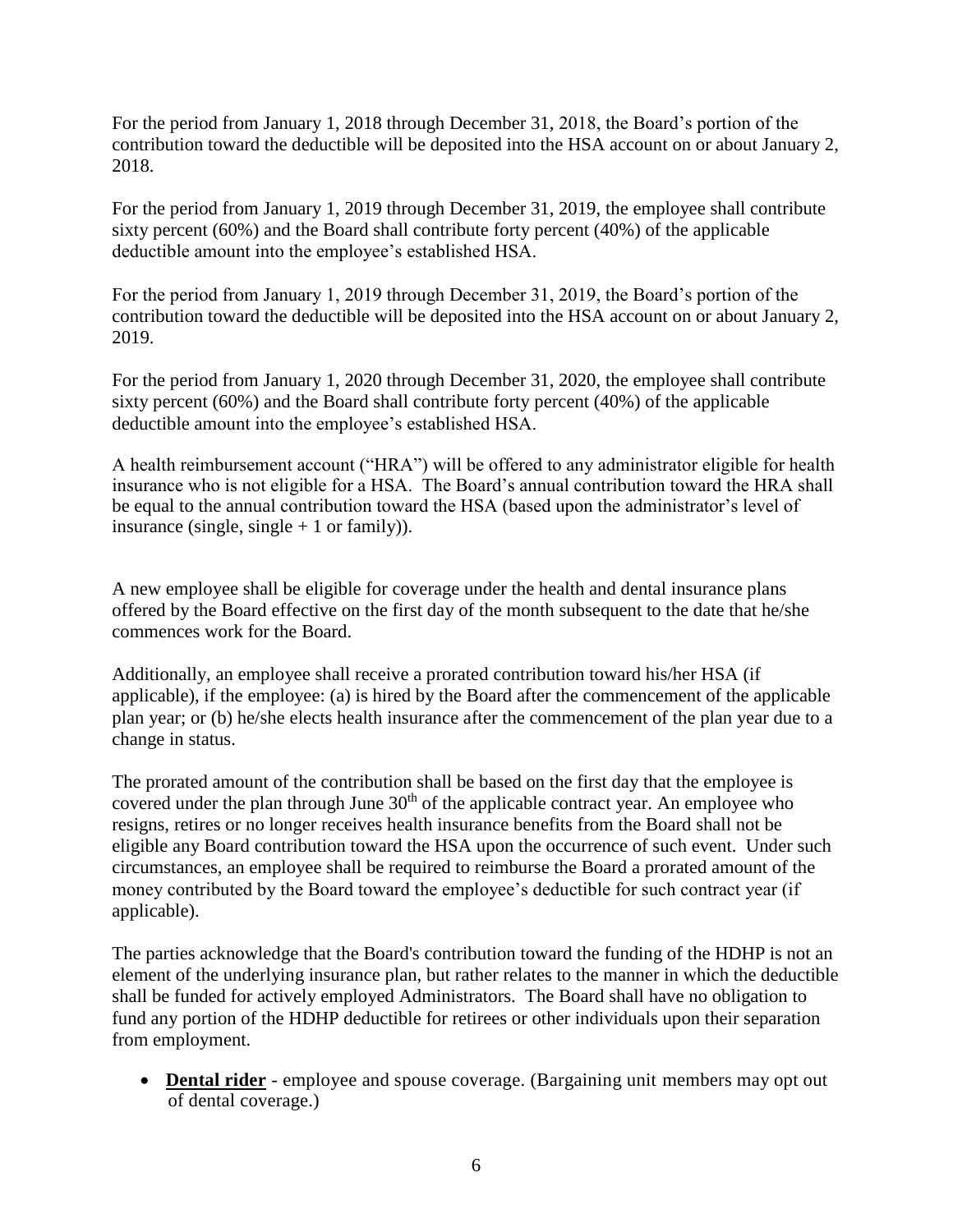**Vision Care** - Yearly family coverage.

#### **Section 5.3**

The Board shall establish and maintain an IRS Section 125 Flexible Spending Account (FSA) for administrators. The account shall be designed to permit, in accordance with applicable law, exclusion from taxable income of the cost of dependent care. As allowed by applicable law, the dependent care account shall have a maximum in accordance with IRS regulations.

#### **Section 5.4**

Administrators retiring upon or after attaining the age of sixty (60) who, as of December 1, 1988 were participating in the Pension Plan of the Borough of Naugatuck ("Pension Plan"), shall be entitled to continue to participate in the aforementioned Pension Plan and receive benefits that non-union employees receive provided they meet the eligibility requirements of such plan. Administrators hired by the Board after December 1, 1988 shall not be eligible to participate in the Pension Plan.

#### **Section 5.5**

The Board shall purchase for each Administrator a group life insurance policy equivalent to at least three times the amount of his basic annual salary set forth in Appendix A.

#### **Section 5.6**

Accidental Death and Dismemberment Coverage will provide a maximum of at least three times the basic annual salary in the event of accidental death or dismemberment.

#### **Section 5.7**

Immediate survivor income benefits will provide, in addition to the above, one thousand dollars (\$1,000.00) per month for three (3) years to the named beneficiary.

#### **Section 5.8**

**Long Term Disability:** The Board shall provide long-term disability insurance coverage in an amount equal to either sixty percent (60%) of an Administrator's monthly remuneration or five thousand dollars (\$5,000.00), after a waiting period of one hundred-eighty (180) calendar days. In no event shall any combination of paid sick leave, workers' compensation benefits, social security disability benefits or paid vacation days, exceed the Administrator's regular salary for the applicable time frame during any period of disability.

#### **Section 5.9**

Disability payments are payable until receipt of state teacher's retirement or disability retirement.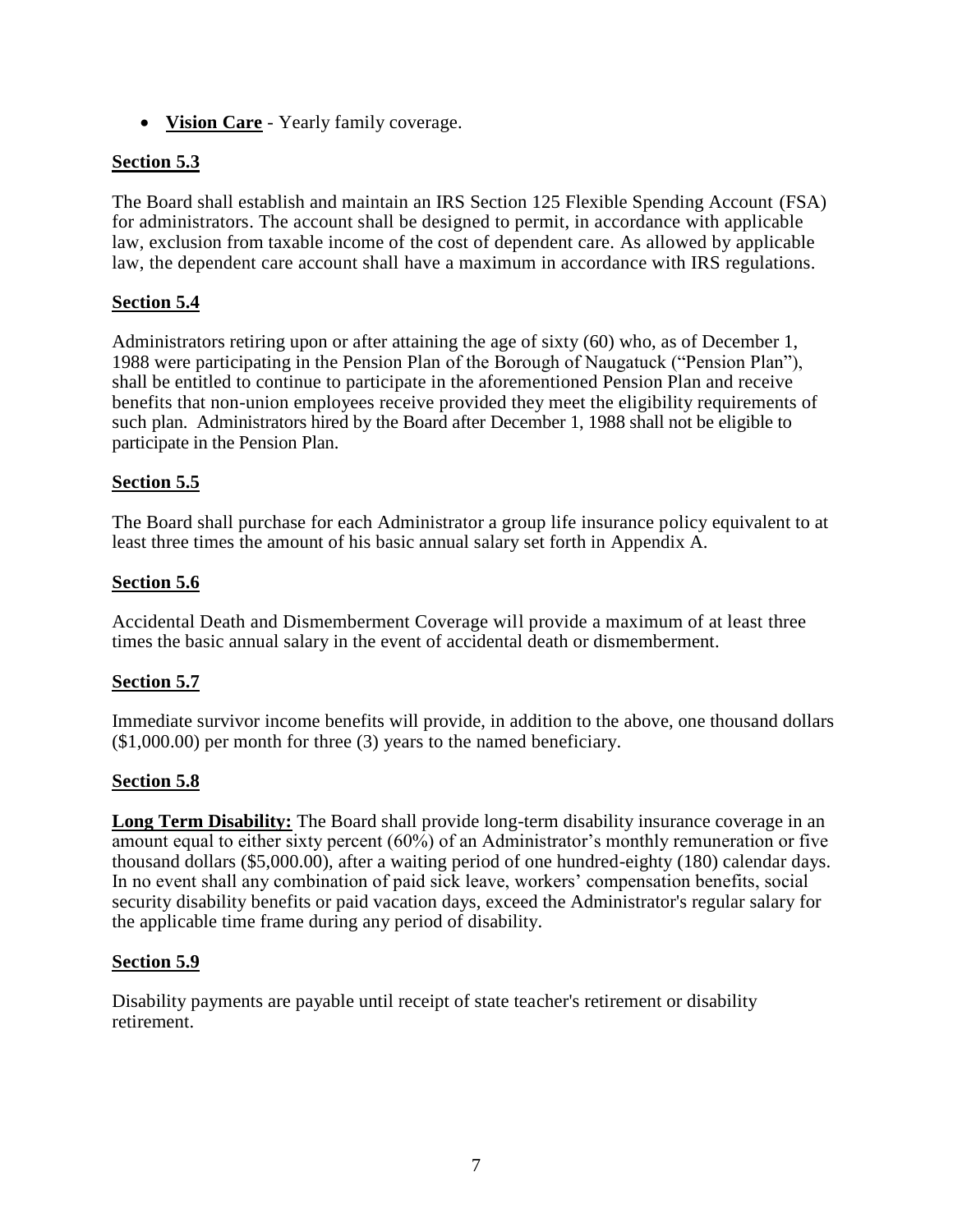## **Article VI – Sick Leave**

#### <span id="page-8-0"></span>**Section 6.1**

Twelve (12) month and ten (10) month Administrators shall be entitled to fifteen (15) sick days in each contract year or as provided by state statute. Administrators shall be credited with fifteen (15) sick days on July 1st of each contract year; however, in the event that an Administrator leaves the employ of the Board as an Administrator prior to the end of a contract year (or passes away during a contract year), his/her sick days for that contract year shall be prorated on a monthly basis for each full month worked during such contract year.

Unused sick leave shall be accumulated up to two hundred-five (205) days from year to year, provided the Administrator remains continuously in the employment of the Board as an Administrator. Such accumulated days may only be used for sick leave purposes.

#### **Section 6.2**

In the event that all available sick leave time is exhausted, application may be made to the Board for an extension of sick leave.

#### **Section 6.3**

Upon the death or retirement of an Administrator, the Administrator shall be paid his/her unused sick leave to a maximum of one hundred eighty (180) days. Such payment shall be made at the rate of seventy-five dollars (\$75.00) per accumulated sick day.

a) The Board shall maintain a special purpose trust to provide such payments on a tax free basis and upon retirement convert such payments from taxable W-2 earned income to an employer qualified 403(b) plan. Such trust shall be provided at the discretion of the administrator subject to insurance rules. The Association agrees to save the Board and its employees and agents harmless from any claims, demands, suits or judgments arising from actions taken by the Board in complying with the provisions of this Section, including all costs and attorney fees.

After ten (10) years of service in the Naugatuck Public Schools, an Administrator who severs employment other than for death or retirement will be entitled to one-half (1/2) the unused sick leave at the rate of seventy-five dollars (\$75.00) per day.

#### **Section 6.4**

Upon the retirement of an Administrator not eligible for Medicare who was hired prior to March 1, 2008, who is eligible for immediate retirement benefits under Chapter 167a of the Connecticut General Statutes, the Board will pay full single coverage health insurance benefits as provided in Section 5.2.

Upon the retirement of an Administrator not eligible for Medicare who was hired on or after March 1, 2008, who is eligible for immediate retirement benefits under Chapter 167a of the Connecticut General Statutes, the Board will pay fifty percent (50%) of full single coverage health insurance benefits as provided in Section 5.2.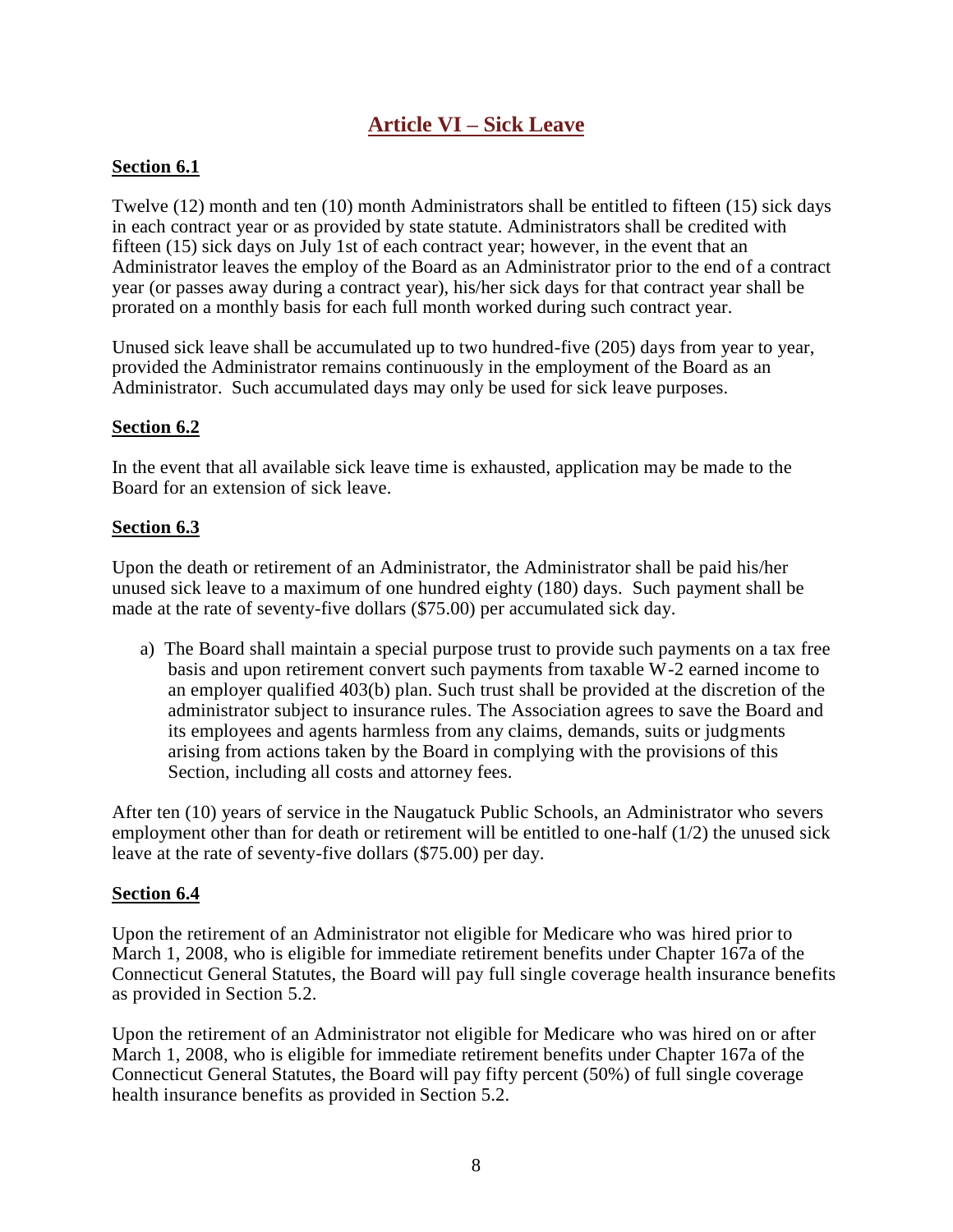Upon a retiree (or his/her spouse) becoming eligible for Medicare, retirees must enroll in Medicare and must enroll in the state TRB Medicare Supplemental Plan with prescription drugs and dental instead of the Board plan. Administrators who enroll in the state TRB-Medicare Supplement Plan shall be reimbursed for one hundred percent (100%) of the premium cost of such plan for single coverage only, subject to TRB rules. Such retirees may purchase additional state TRB vision and hearing insurance coverage at the retiree's own expense, subject to TRB rules. The retiree shall pay the full cost of any dependent coverage.

Upon retirement, any Administrator, who is not eligible for Medicare either by reason of not having contributed to Medicare or not having a spouse who is eligible for Medicare who was hired prior to March 1, 2008, shall continue to be covered by the Board's plan with the Board paying full single coverage and the retiree paying full cost of any dependent coverage.

Upon retirement, any Administrator, who is not eligible for Medicare either by reason of not having contributed to Medicare or not having a spouse who is eligible for Medicare who was hired on or after March 1, 2008 shall continue to be covered by the Board's plan with the Board paying fifty percent (50%) of single coverage and the retiree paying full cost of any dependent coverage.

This provision (Section 6.4) shall not apply to administrators hired after March 1, 2011.

#### **Section 6.5**

Upon retirement of an Administrator who is eligible for immediate retirement benefits under Chapter 167a of the Connecticut General Statutes, the Board will provide at Board expense a life insurance policy often thousand dollars (\$10,000.00). When the Administrator reaches the age of seventy (70) the policy will be reduced to seven thousand dollars (\$7,000.00).

## **Article VII – Grievance Procedure**

#### <span id="page-9-0"></span>**Section 7.1**

A grievance shall be defined as a claim that a term or terms of this contract have been violated, misapplied or misinterpreted or that established procedures of the evaluation and support program have failed to be followed as specified in Connecticut General Statutes §10-151b*.* Both parties agree that proceedings shall be kept as confidential as is appropriate. The administrators may be represented by the Association and/or its designee at all levels.

#### **Section 7.2**

#### **Level One**

A grievance shall be submitted, in writing, to the Director of Human Resources within thirty (30) calendar days of when the employee knew or should have known of the act which is the basis of the grievance.

A written decision from the Director of Human Resources or his/her designee will be forthcoming within a period of twenty (20) calendar days from his/her receipt of the grievance. In the event that the grievance is not filed within the thirty (30) calendar day period set forth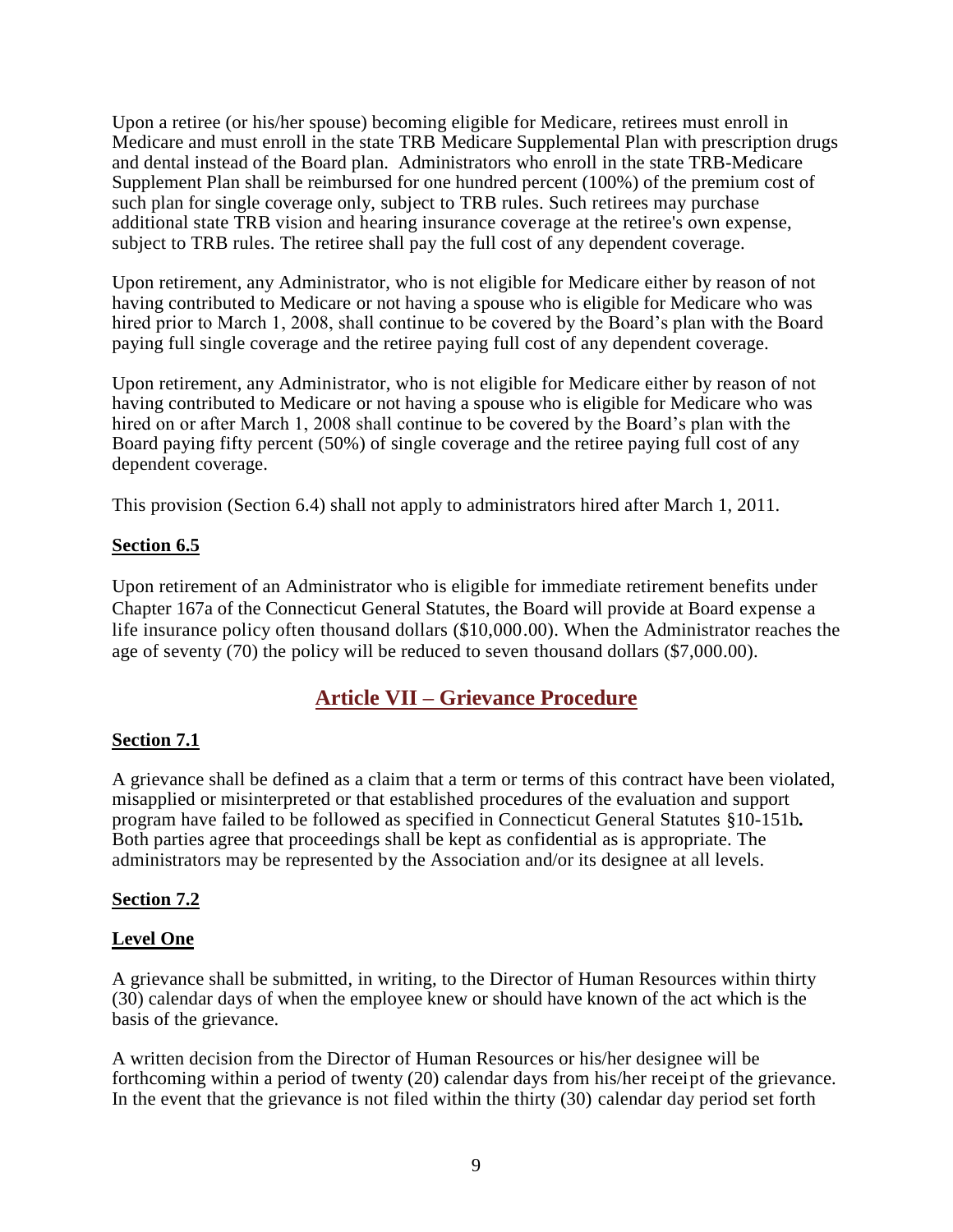herein it shall be considered waived.

## **Section 7.3**

## **Level Two**

If a satisfactory resolution is not reached at Level One, the grievant may appeal the decision to the Superintendent of Schools. The appeal must be in writing and submitted to the Superintendent of Schools or his designee within ten (10) calendar days of the receipt of the decision rendered at Level One. A written decision from the Superintendent of Schools will be rendered and provided to the grievant within a period of twenty (20) calendar days from the date the Superintendent of Schools or his/her designee received the appeal.

## **Section 7.4**

## **Level Three**

If a satisfactory resolution is not reached at Level Two, the grievant may appeal the decision to the Board. The appeal must be in writing and submitted to the Board within ten (10) calendar days of the receipt of the decision rendered at Level Two.

The appeal from Level Two will be heard before the Board, or a subcommittee of the Board.

The Board (or a subcommittee of the Board, if applicable) shall, within fifteen (15) calendar days of convening a meeting to hear the grievance render a written decision.

## **Section 7.5**

## **Level Four**

- 1. The Association may, within ten (10) calendar days after receipt of the decision by the Board (or subcommittee of the Board, if applicable) at Level Three, submit the grievance to arbitration by submitting the grievance to the American Arbitration Association and notifying the Board in writing.
- 2. Prior to submitting the grievance to the American Arbitration Association, the parties may mutually agree to submit the name of a jointly selected single arbitrator. Such mutually agreed upon name shall be included as part of the submission for arbitration.
- 3. The arbitrator shall have no power to add to, delete from, or modify in any way any of the provisions of this agreement.
- 4. The decision of the arbitrator shall be final and binding.
- 5. The costs for the services of the arbitrator shall be borne equally by the Board and the Association.
- 6. Any alteration in the timelines of the grievance procedure shall be by mutual written agreement of the Board and the Association.

## **Section 7.6**

## **Miscellaneous**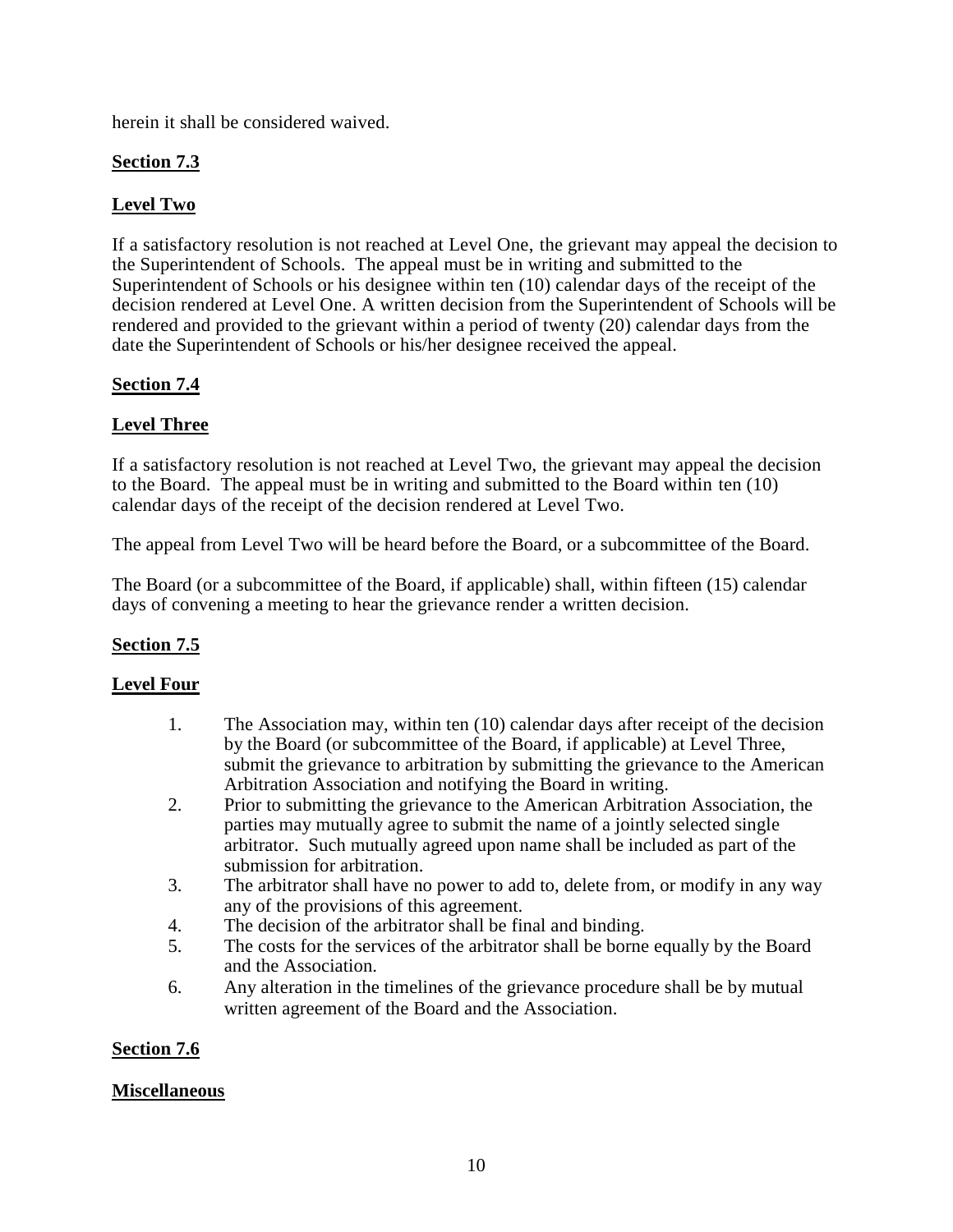- 1. Grievance records shall be kept separate from regular personnel records.
- 2. No reprisals of any kind shall be taken by either party by reason of participation or non-participation in the grievance procedure.
- 3. Failure by an administrator or the Board to hold a hearing or render a decision within the specified time limits shall allow the grievant to proceed to the next level of the procedure.

## **Article VIII – Protection of Administrators**

#### <span id="page-11-0"></span>**Section 8.1**

Administrators shall report immediately in writing to their superior all cases of assault suffered by them in connection with their employment.

#### **Section 8.2**

This report shall be forwarded to the Board which shall provide the Administrator with all information in its possession relating to the incident of the persons involved, and shall act in appropriate ways as liaison between the Administrator, the police, and the courts.

## **Article IX – Personal Injury Benefits**

#### <span id="page-11-1"></span>**Section 9.1**

Whenever an Administrator is absent from school as a result of personal injury (other than an assault, as set forth below), caused by an accident arising out of and in the course of his employment with the Board, he/she shall be paid his/her full salary (less the amount of any Workers' Compensation temporary, total or temporary partial disability benefits received as a result of said injury) for the period of such absence, but not beyond the current school year or for three (3) months whichever is the longer period of time.

No part of such absence shall be charged to either his/her annual or accumulated sick leave. For an absence beyond the aforementioned period of continued salary, an Administrator may use his/her sick leave allowance.

Whenever an administrator is absent from school as a result of personal injury caused by an assault arising out of and in the course of his/her employment, he/she shall continue to receive his/her full salary, while so absent, less the amount of any workers' compensation temporary total or temporary partial disability benefits received during such absence. No part of this absence shall be charged to the administrator's annual sick leave, vacation or personal days, if applicable.

## **Article X – Access to Evaluation Report**

#### <span id="page-11-2"></span>**Section 10.1**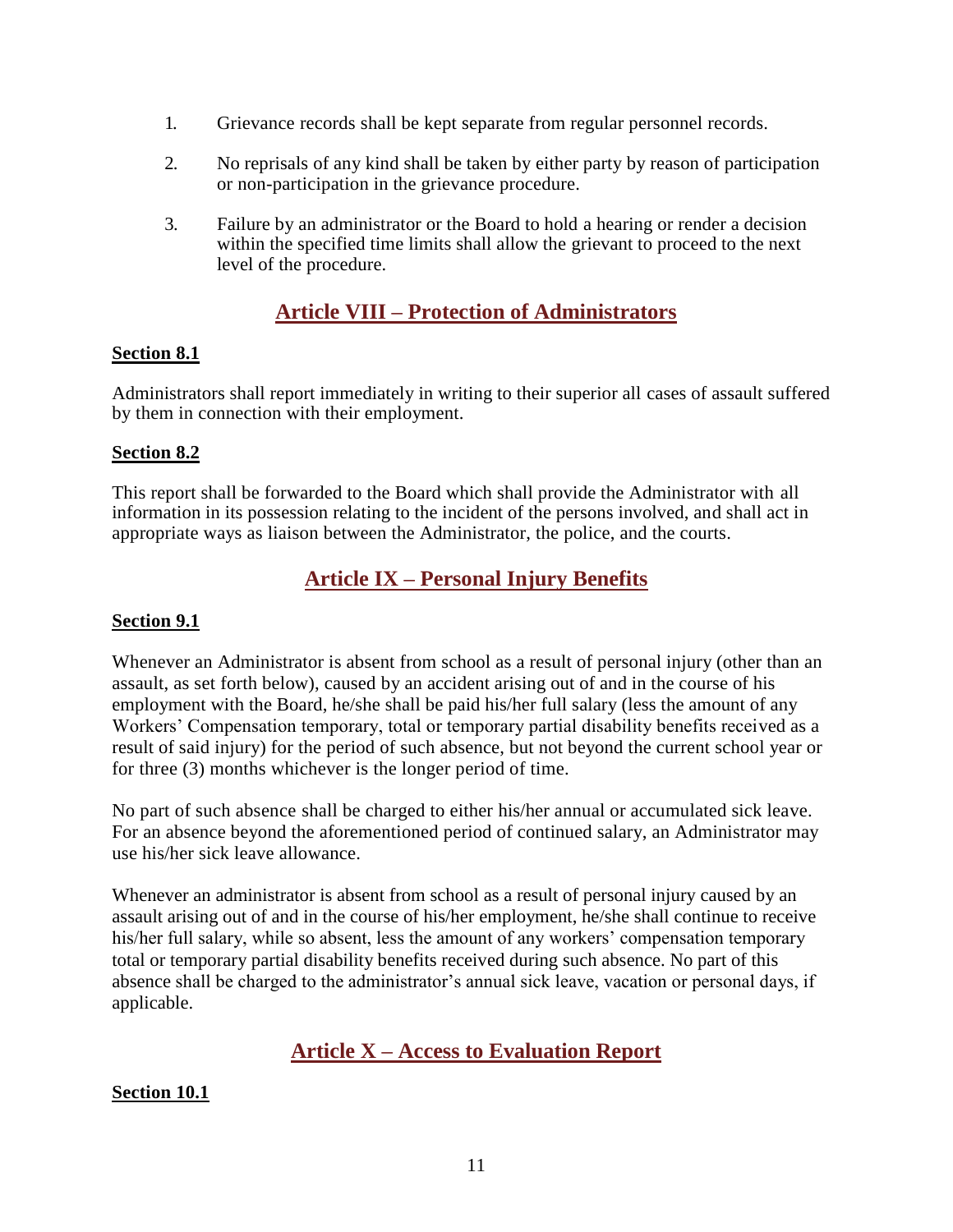Administrators shall upon request be given a copy of any evaluation report prepared by their supervisors.

## **Article XI – Eligibility for Tax Sheltered Annuity**

## <span id="page-12-0"></span>**Section 11.1**

Administrators shall be eligible to participate in a non-ERISA Tax Sheltered Annuity Plan established pursuant to United States Public Law No. 87-370.

The Board shall provide each Administrator with a non-ERISA Tax Sheltered Annuity Plan equal to three percent (3%) of his/her salary.

Administrators shall be credited with their Tax Sheltered Annuity as of the last pay period in September.

In the event the Administrator leaves the employ of the Board as an Administrator prior to the conclusion of the school year, the Tax Sheltered Annuity shall be prorated on a monthly basis for each full month worked (September through June) and the administrator or his estate shall return the appropriate excess contribution to the Board of Education.

## **Article XII – Payroll Deductions**

### <span id="page-12-1"></span>**Section 12.1**

In addition to those payroll deductions required by law the following agencies are eligible for payroll deductions. All requests for deductions must be in writing on approved authorization forms.

- a) Tax sheltered annuity plans as subject to law
- b) United Way
- c) Waterbury Teachers Federal Credit Union
- d) Other deductions approved by the Board of Education.

<span id="page-12-2"></span>Salaries will be paid by electronic direct deposit to a qualified financial institution of the employee's choice.

## **Article XIII – Board Prerogatives**

#### **Section 13.1**

Except as is otherwise specifically provided in this Agreement, the Board has and will continue to retain, whether exercised or not, the sole and unquestioned right, responsibility and prerogative to direct the operation of the public schools in the Borough of Naugatuck in all of its aspects.

## **Article XIV – Savings Clause**

#### <span id="page-12-3"></span>**Section 14.1**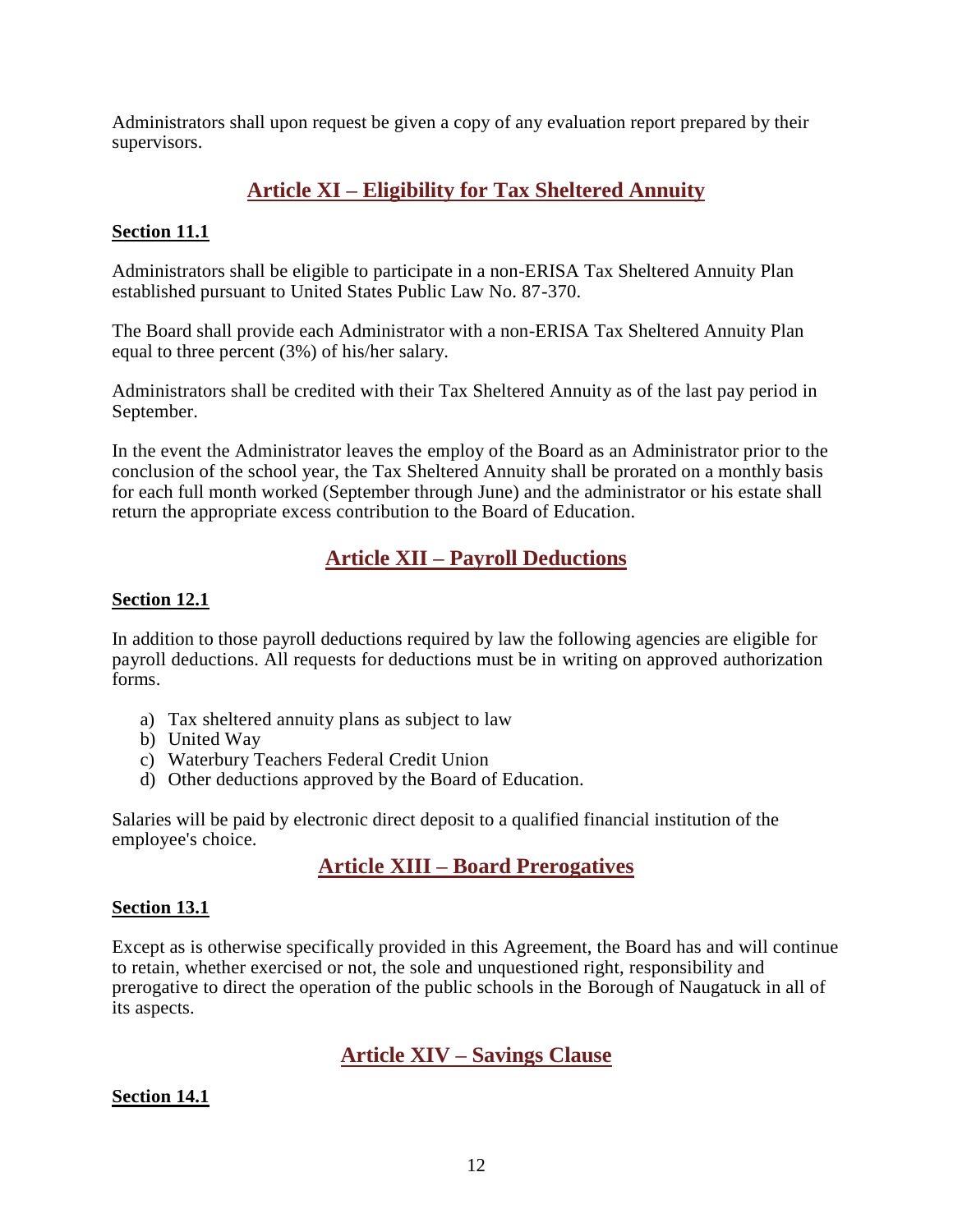In the event that any provision or portion of the Agreement is ultimately ruled invalid for any reason by an authority of established and competent legal jurisdiction, the balance and remainder of this Agreement shall remain in full force and effect.

## **Article XV – Sabbatical Leave**

#### <span id="page-13-0"></span>**Section 15.1**

Each Administrator who has completed seven (7) consecutive years of service as an Administrator in the public schools of Naugatuck shall be considered eligible for a sabbatical leave.

#### **Section 15.2**

Sabbatical leave may be granted for one-half  $(1/2)$  of a school year or for one  $(1)$  full year.

#### **Section 15.3**

Full year sabbatical leave may be granted for (a) study, (b) educational travel, or (c) research and writing. Half-year sabbatical leave shall be granted only for study.

#### **Section 15.4**

Applications for this leave must be filed with the Superintendent of Schools before March 1<sup>st</sup>, and must set forth the benefits of such leave to both the school system and the Administrator.

#### **Section 15.5**

After review of an Administrator's application for sabbatical leave, the Superintendent will direct the request with his recommendation to the Board of Education. The Board will notify the Administrator of acceptance or rejection of his request by May 1<sup>st</sup>.

#### **Section 15.6**

During sabbatical leave an Administrator will be paid at a rate equivalent to three-quarters (3/4) of his salary in effect when he begins his sabbatical leave. An Administrator on one-half  $(1/2)$  year sabbatical leave will be paid while on leave at a rate equivalent to one-half  $(1/2)$  his contracted salary in effect when he begins his sabbatical leave. The amount received in any grant or scholarship shall be deducted from the agreed upon sabbatical salary.

#### **Section 15.7**

The Administrator is obligated to return for two (2) years. Upon acceptance of sabbatical leave, the Administrator will sign an individual contractual agreement to return to the Naugatuck School System for two (2) years of future service and, upon failure to return for the full two (2) years, shall refund to the Board of Education (at the Board's discretion) all sabbatical payments received.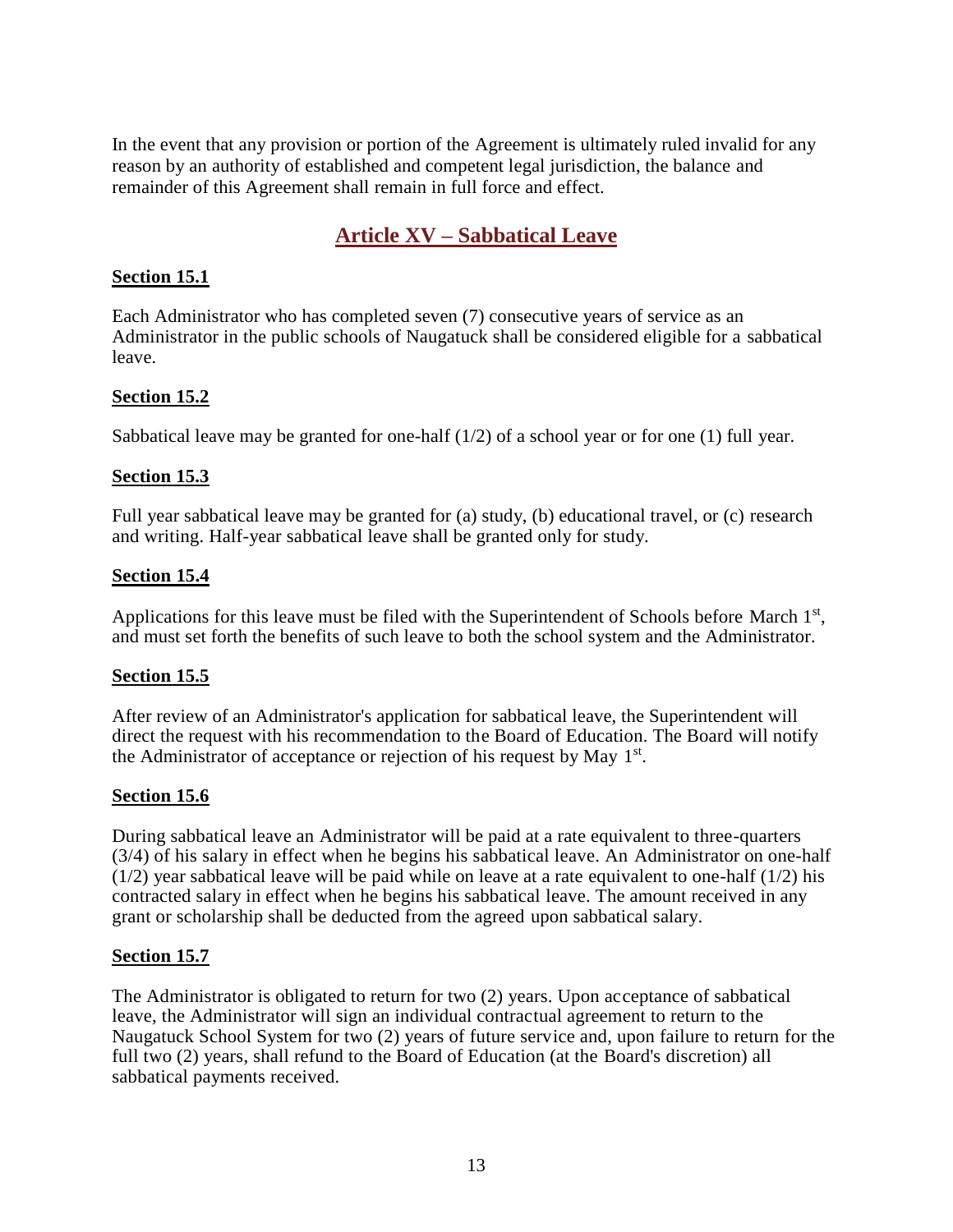#### **Section 15.8**

The administrator is allowed to return to the position vacated at the appropriate step on the salary schedule.

## **Article XVI – Reduction in Force**

#### <span id="page-14-0"></span>**Section 16.1**

If, in the Board's judgment, it is necessary to reduce the administrative staff within particular administrative classifications, it shall be on the basis of length of administrative service within the Naugatuck school system (seniority), certification, and qualifications. If Naugatuck service as an administrator is equal among or between administrators being considered for release, the administrator with the later date of appointment by the Board of Education will be considered to have the least seniority. If both these criteria are equal, the administrator with the least amount of Naugatuck service, including non-administrative service, will be considered to have the least seniority.

In order to promote the orderly reduction in administrative personnel, the following procedures will be used:

- A. Any administrator relieved of his/her duties because of reduction of staff or elimination of position shall be offered an administrative opening, if one exists, in his/her classification for which he/she is certified and qualified.
- B. If there is no existing administrative opening in his/her classification, the displaced administrator shall be offered the position of an administrator who has the least seniority in his/her present classification, provided he/she is certified and qualified for the position.
- C. If there is no existing administrative opening in his/her classification and the displaced administrator has the least seniority in his/her present classification, he/she will be offered an administrative opening, if one exists, in any other administrative classification for which he/she is certified and qualified provided, however, that such appointment shall not be to a higher classification.
- D. If there are no existing administrative openings in any administrative classification, and the displaced administrator has the least seniority in his/her present classification, but has administrative seniority over an administrator in another classification for which the displaced administrator is certified and qualified, the displaced administrator will be offered such position; provided, however, that such appointment shall not be to a higher classification.
- E. If an administrator is relieved of his/her duties because of a reduction in staff or elimination of position and another administrative position is not otherwise available as aforesaid, he/she will be offered a teaching position subject to the Reduction in Force provision of the Naugatuck Teachers' League contract with the Naugatuck Board of Education.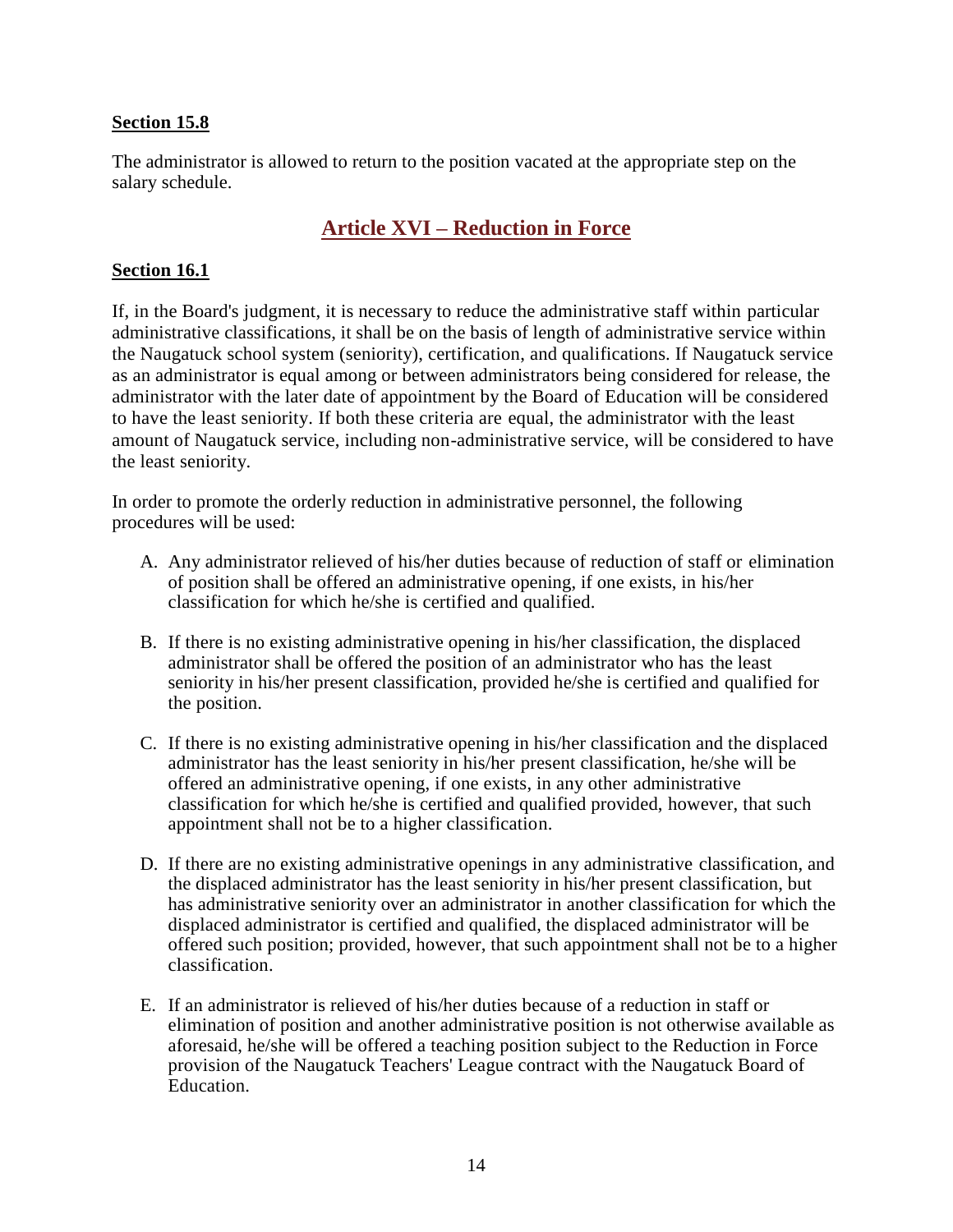- F. If an administrator is relieved of his/her duties because of a reduction in staff or an elimination of position and employed as a teacher, he/she will be given the experience credit on the salary schedule according to the teacher's contract for his/her administrative and teaching experience within the school system and shall retain all accumulated sick leave, providing the latter does not violate the teacher's contract or pertinent state statutes.
- G. Any administrator who has been displaced as aforesaid shall be placed on a recall list for two (2) years and shall remain thereon until reappointed provided such administrator does not refuse a reappointment. Administrators shall be recalled to positions for which they are certified and qualified according to their seniority as an Association bargaining unit member except they may not be recalled to a position in a higher classification than the one they left. If a reappointment is offered consistent with the above and is refused by the administrator, he/she shall thereupon be removed from the reappointment list.
- H. For purposes of this Article, administrative classifications shall be ranked as follows**\***:
	- 1. High School Principal
	- 2. Middle School Principal
	- 3. Director of Special Services
	- 4. Director of Curriculum & Instruction
	- 5. Intermediate School Principal
	- 6. Elementary School Principal
	- 7. High School Associate Principal
	- 8. Assistant Director of Special Services
	- 9. Dean of Student Life
	- 10. Middle School Assistant Principal
	- 11. Coordinator of Pupil Services
	- 12. Coordinator of Early Childhood
- I. The Superintendent of Schools shall determine whether an administrator is qualified under this Article to displace another administrator within the bargaining unit, provided that the Superintendent's decision shall be reasonable. A decision that is reasonable shall be upheld. Decisions resulting in termination from the school system are not subject to the grievance procedure, but shall be appealable through Connecticut General Statutes Section 10-151 (the so-called Teacher Dismissal Act). Decisions resulting in displacement within the school system shall be subject to the grievance procedure.
- J. An administrator displaced to a lower paying administrator's position or to the teacher's unit, all by reason of reduction in force, or modification of position, shall receive fifty percent (50%) of the difference between what would have been the administrator's new salary (as of July  $1<sup>st</sup>$ ) and the prior salary or the teacher's salary as the case may be. The first thirteen (13) pay checks shall be at the administrator's rate and the remaining thirteen (13) paychecks shall be at the teacher's salary rate or at the new rate of the administrator, as the case may be. The Superintendent shall provide notice to any affected administrator by May  $1<sup>st</sup>$  of any such displacement effective July 1st. Should notice be given subsequent to May  $1<sup>st</sup>$ , the administrator shall be paid at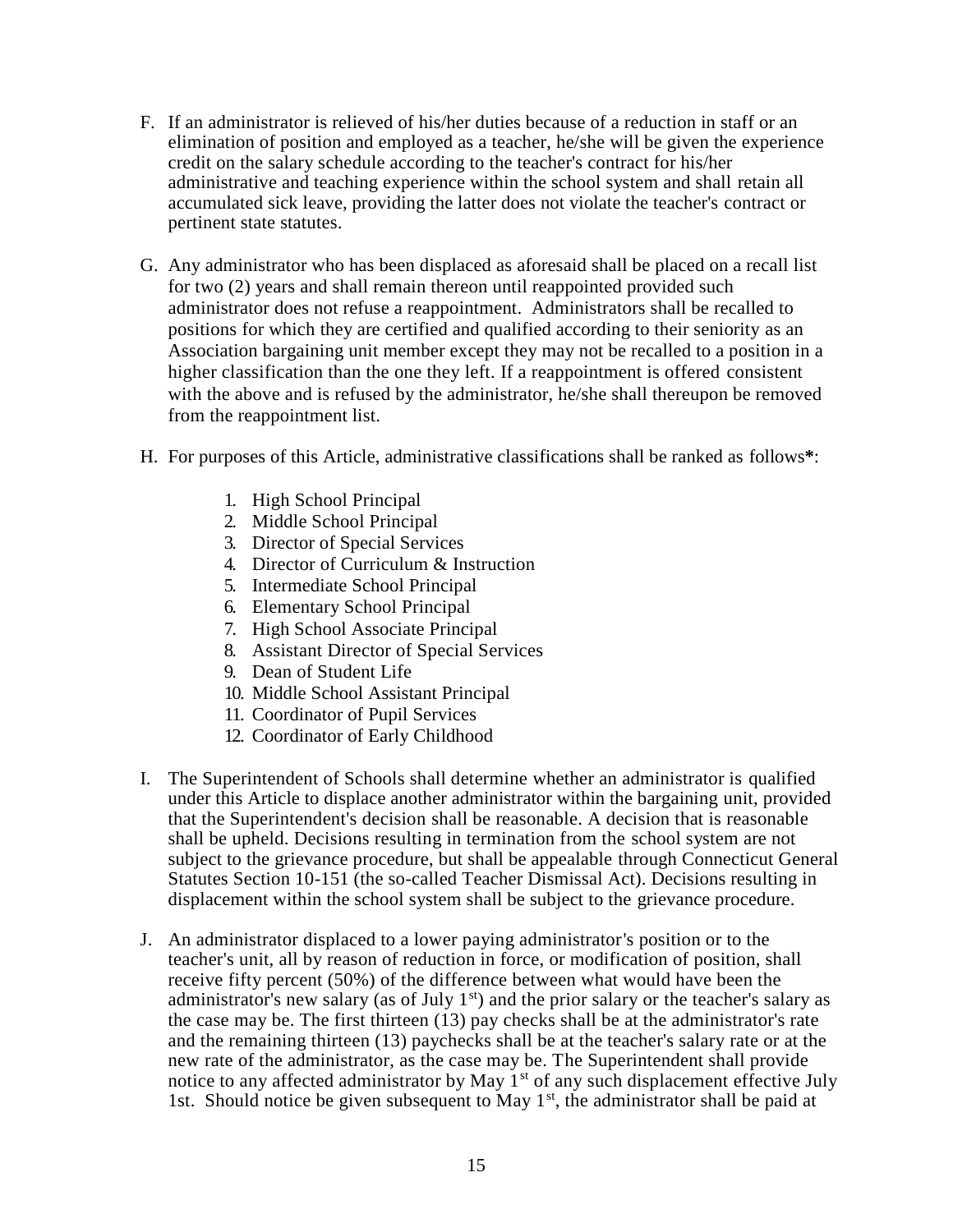the administrator's per diem rate for the number of days beyond May  $1<sup>st</sup>$  that notice is given in addition to the amount noted above.

## **Article XVII – Demotions, Withholding of Increase**

<span id="page-16-0"></span>No administrator shall be arbitrarily or capriciously demoted or have his/her salary increase withheld for unsatisfactory performance or misconduct.

## **Article XVIII – Holdover Clause**

#### <span id="page-16-1"></span>**Section 18.1**

All provisions of this Agreement shall remain in force after the expiration date upon the mutual agreement of both parties.

## **Article XIX – Professional Dues and Travel Allowance**

### <span id="page-16-2"></span>**Section 19.1**

The Board shall pay for individual and professional membership dues, and subscriptions to professional journals, magazines, newspapers, and educational literature (for example, but not limited to: Educational Leadership, Phi Delta Kappa, Education Week, National Organization on Legal Problems in Education) up to two-hundred and fifty dollars (\$250.00). Invoice for payment shall be sent to the Office of the Superintendent of Schools.

#### **Section 19.2**

All administrators will receive travel expenses of fifty dollars (\$50.00) per month. The Director of Special Services, Assistant Director of Special Services, and Director of Adult Education will receive one hundred dollars (\$100.00) per month or I.R.S. mileage rates at their choice.

## **Article XX – Non-Resident Tuition**

#### <span id="page-16-3"></span>**Section 20.1**

The Board shall give favorable consideration to a request from any non-resident Naugatuck administrator to send his/her child(ren) to Naugatuck Public Schools in grades Kindergarten through Grade 12, tuition free, up to the regular education tuition amount established by the Board of education each year. The decision to accept the non-resident child(ren) of an administrator will be at the discretion of the Superintendent of Schools based on enrollment and such decision will not be subject to the grievance procedure. Any decision to accept non-resident student(s) is subject to an annual review based on enrollment. Any additional tuition costs beyond the regular education tuition amount will be the responsibility of the administrator in accordance with the amount(s) established by the Board of Education each year.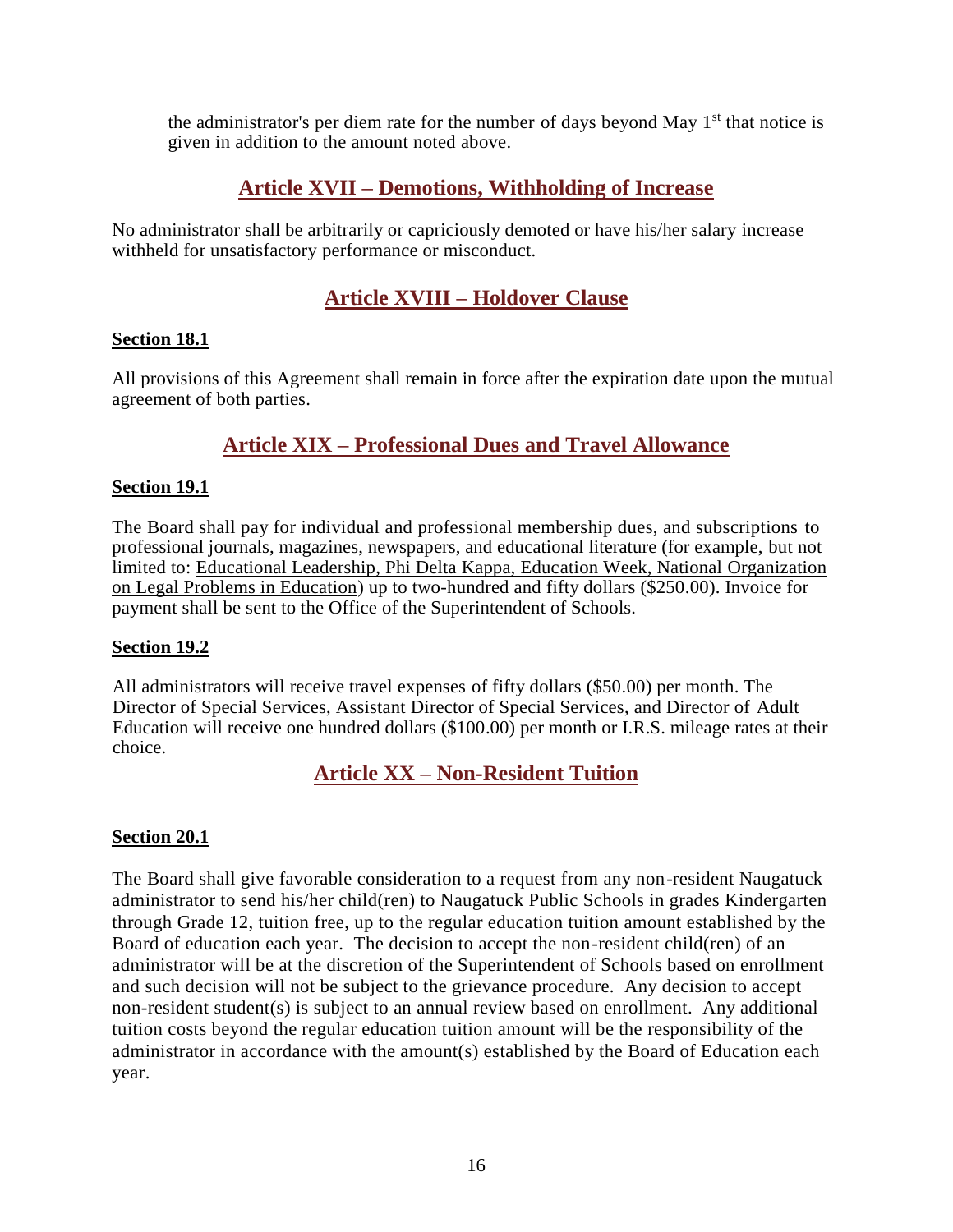## **Article XXI – Duration of Contract**

#### <span id="page-17-0"></span>**Section 21.1**

The provisions of this contract shall be in full force and effect for three years from July 1, 2017 to June 30, 2020. The salary schedules for the three (3) years of this Agreement are contained in Appendix A of this Agreement.

If as of January 1, 2020, the total cost of a group health plan or plans offered under this Agreement meets the thresholds that would trigger an excise tax under the Internal Revenue Code Section 4980I, the parties agree to reopen this Agreement for the limited purpose of bargaining over the impact of the excise tax pursuant to Connecticut General Statutes Section 10- 153d (b) and 10-153f (e) on the health insurance plan and premium share contributions due to the excise tax.

## **Signature Page**

<span id="page-17-1"></span>In witness whereof, the parties have hereunto set their hands and seals to this Agreement as of

#### **Naugatuck Board of Education**

By \_\_\_\_\_\_\_\_\_\_\_\_\_\_\_\_\_\_\_\_\_\_\_\_\_\_\_\_\_\_ \_\_\_\_\_\_\_\_\_\_\_\_\_\_\_\_\_\_\_\_\_\_\_\_\_\_\_\_\_\_

**Naugatuck Administrative Negotiating Committee**

By \_\_\_\_\_\_\_\_\_\_\_\_\_\_\_\_\_\_\_\_\_\_\_\_\_\_\_\_\_\_\_\_\_\_\_\_\_\_\_\_\_\_\_\_\_\_\_\_\_\_\_\_\_\_\_\_\_\_\_\_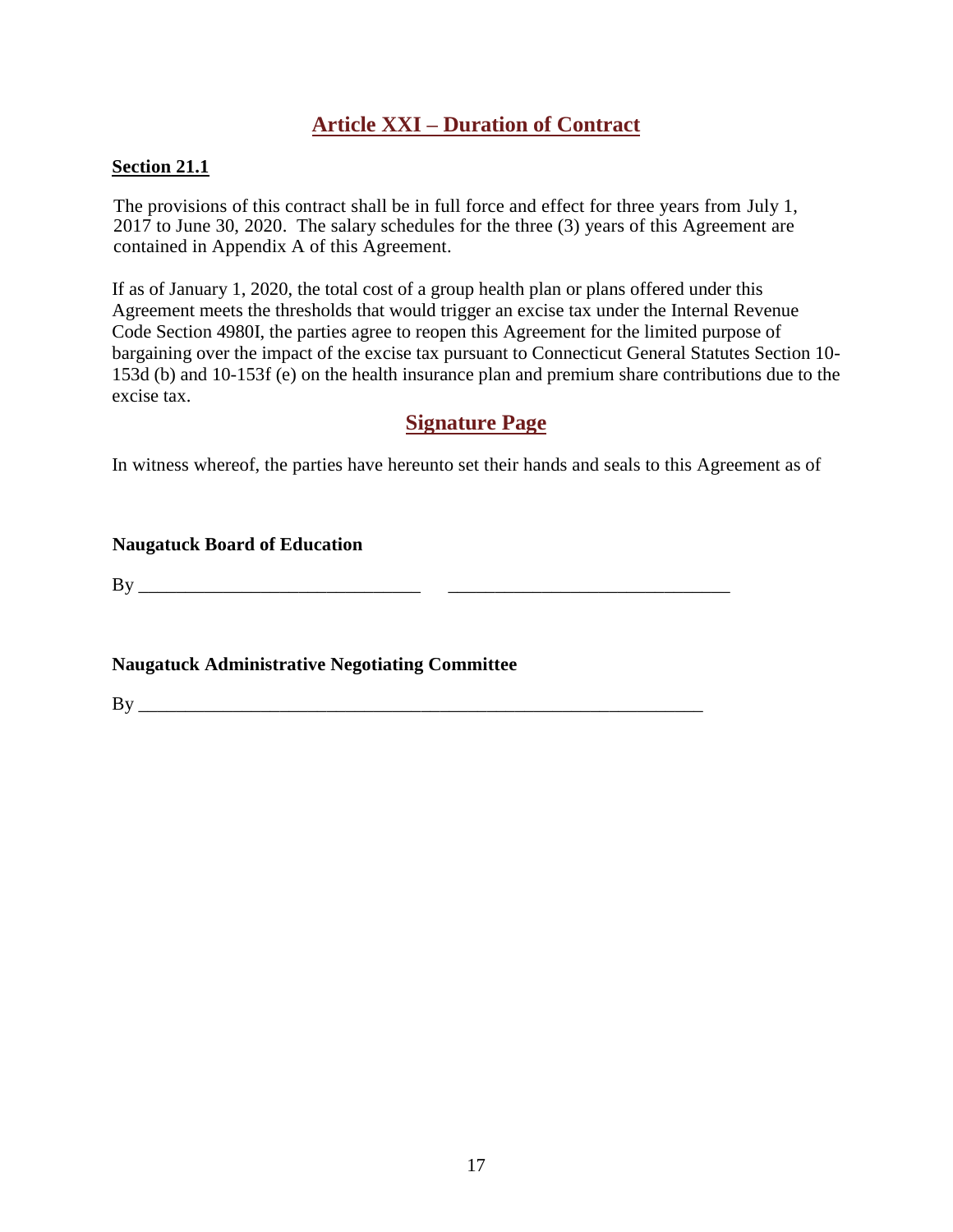<span id="page-18-0"></span>

| <b>Position</b>                                     | 2017-18   | 2018-19   | 2019-20   |
|-----------------------------------------------------|-----------|-----------|-----------|
| High School Principal Step 1                        | \$146,669 | \$150,336 | \$154,094 |
| High School Principal Step 2                        | \$150,567 | \$154,331 | \$158,189 |
| Director of Curriculum & Instruction Step 1         | \$136,128 | \$139,531 | \$143,019 |
| Director of Curriculum & Instruction Step 2         | \$140,024 | \$143,525 | \$147,113 |
| Middle School Principal Step 1                      | \$136,128 | \$139,531 | \$143,019 |
| Middle School Principal Step 2                      | \$140,024 | \$143,525 | \$147,113 |
| Director of Special Services Step 1                 | \$136,128 | \$139,531 | \$143,019 |
| Director of Special Services Step 2                 | \$140,024 | \$143,525 | \$147,113 |
| High School Associate Principal Step 1              | \$131,667 | \$134,959 | \$138,333 |
| High School Associate Principal Step 2              | \$135,461 | \$138,848 | \$142,319 |
| <b>Elementary School Principal Step 1</b>           | \$131,333 | \$134,616 | \$137,981 |
| Elementary School Principal Step 2                  | \$135,233 | \$138,614 | \$142,079 |
| Intermediate School Principal Step 1                | \$131,333 | \$134,616 | \$137,981 |
| Intermediate School Principal Step 2                | \$135,233 | \$138,614 | \$142,079 |
| Assistant Director of Special Services Step 1       | \$123,040 | \$126,116 | \$129,269 |
| Assistant Director of Special Services Step 2       | \$126,730 | \$129,898 | \$133,145 |
| Dean of Student Life Step 1                         | \$119,498 | \$122,485 | \$125,547 |
| Dean of Student Life Step 2                         | \$122,938 | \$126,011 | \$129,161 |
| Middle School Assistant Principal (10 Month) Step 1 | \$109,030 | \$111,756 | \$114,550 |
| Middle School Assistant Principal (10 Month) Step 2 | \$111,855 | \$114,651 | \$117,517 |
| Coordinator of Early Childhood Step 1               | \$109,030 | \$111,756 | \$114,550 |
| Coordinator of Early Childhood Step 2               | \$111,855 | \$114,651 | \$117,517 |
| Coordinator of Pupil Services (10 Months) Step 1    | \$106,316 | \$108,974 | \$111,698 |
| Coordinator of Pupil Services (10 Months) Step 1    | \$109,227 | \$111,958 | \$114,757 |
| Athletic Director (Stipend) Step 1                  | \$9,246   | \$9,477   | \$9,714   |
| Athletic Director (Stipend) Step 2                  | \$11,557  | \$11,846  | \$12,142  |

## **Appendix A – Salary Schedule Naugatuck Administrators Salary Schedules**

- **A**dministrators on Step 1 shall advance to Step 2 in 2017-2018, 2018-2019 and 2019- 2020.
- Current Administrators who are transferred (either voluntarily or involuntarily) to a higher paying bargaining unit position or successfully bid on a vacant bargaining unit position start at step 1 of the position (provided, such salary shall not be less than the Administrators' salary at the time of the transfer/successful bid).

The Board may, at its discretion, pay a transferred (involuntarily, voluntarily or as a result of a successful bid on a position) up to one hundred percent (100%) of full salary.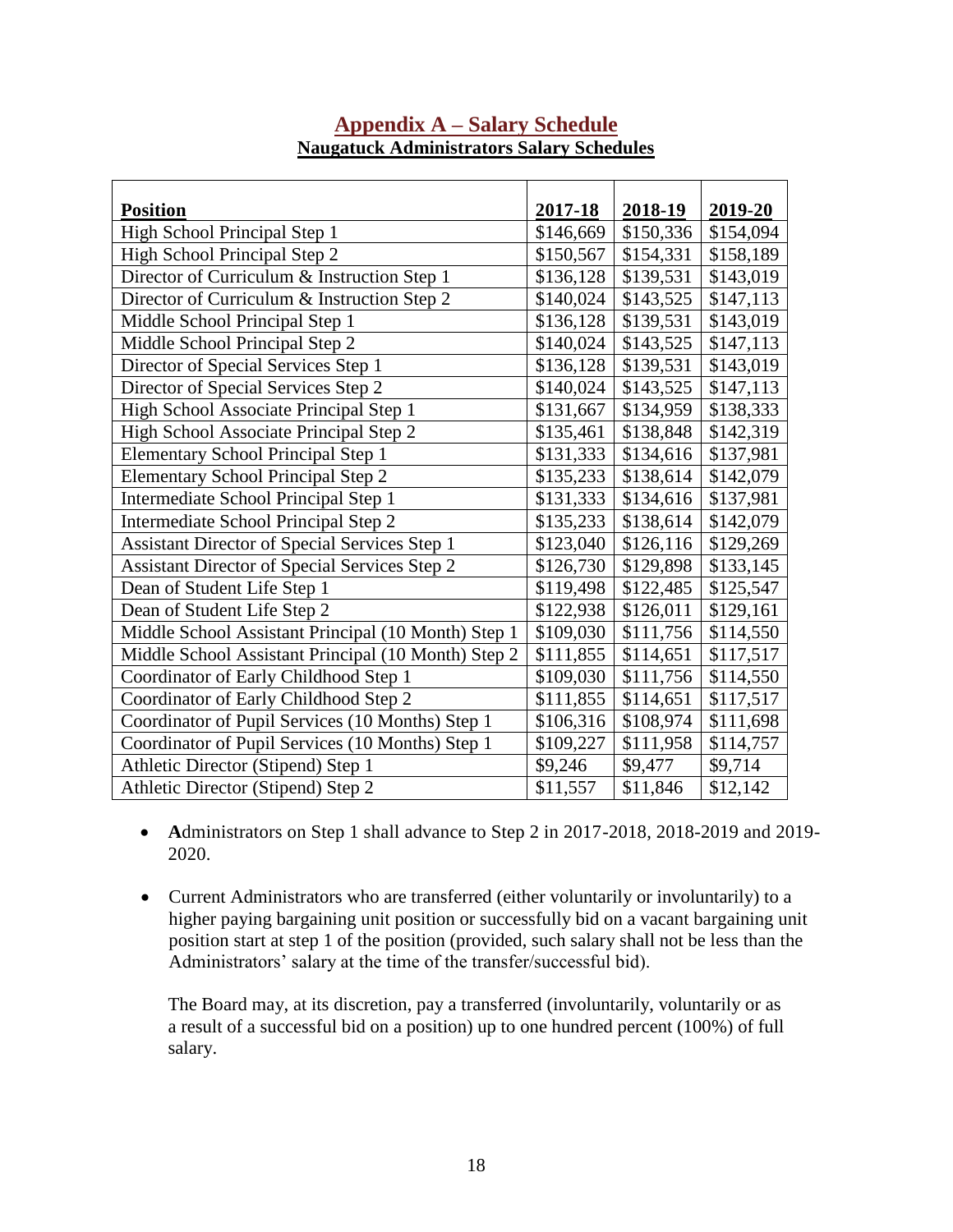- New members of the Administrators' bargaining unit may receive a percent of the negotiated salary for an Administrators' position as follows:
	- o First year eighty-five percent (85%) of full salary<br>
	o Second year innety percent (90%) of full salary o Second year ninety percent (90%) of full salary<br>
	o Third year ninety-five percent (95%) of full salary
	- o Third year ninety-five percent (95%) of full salary<br>o Fourth year one hundred percent (100%) of full sala
	- one hundred percent (100%) of full salary

The Board may, at its discretion, pay a new Administrator up to one hundred percent (100%) of full salary.